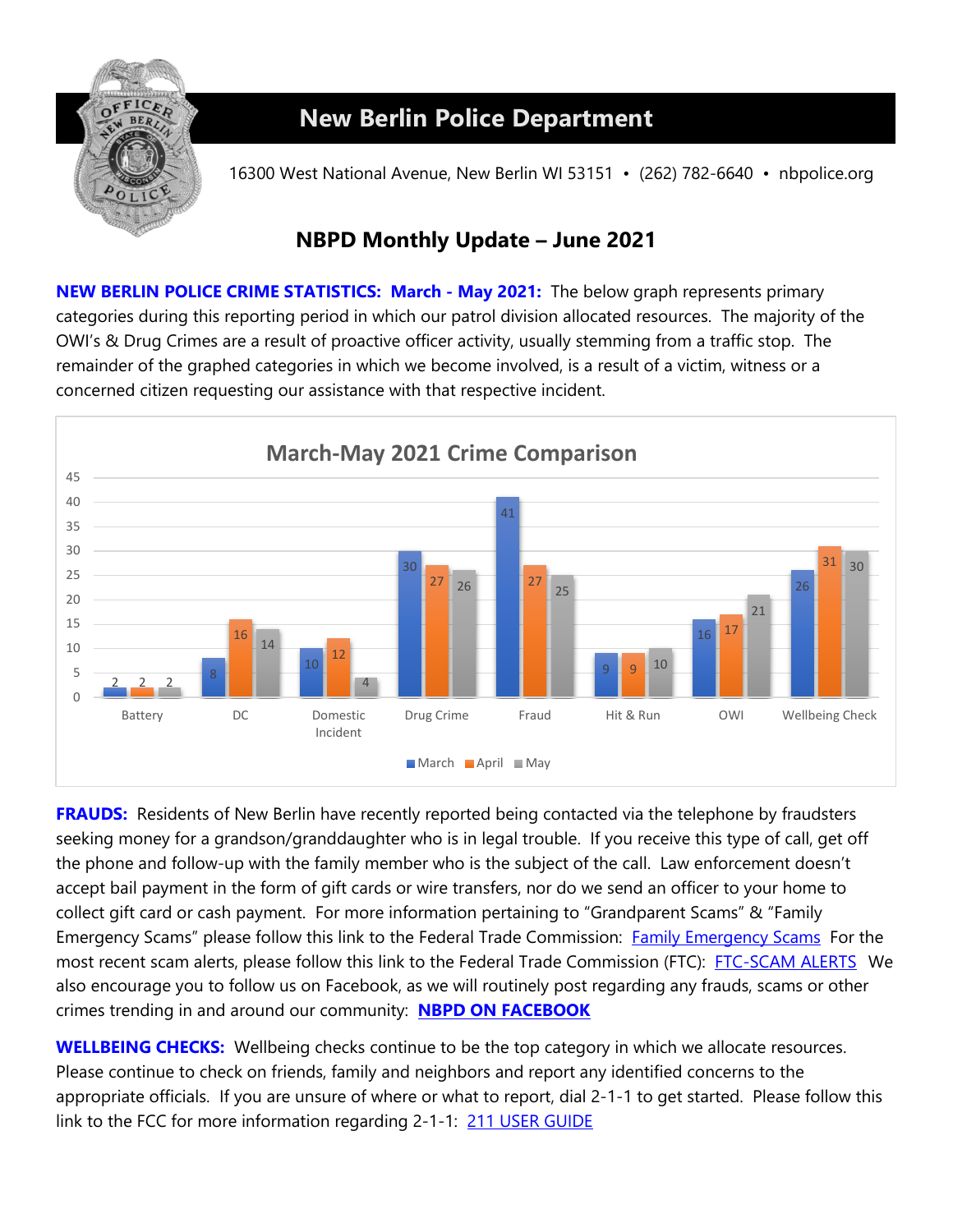

#### **PROPERTY CRIMES:** The below chart compares property crime statistics from March – May 2021.

General theft complaints spiked in May. Six of the 18 theft complaints involved the theft of catalytic converters from vehicles parked in both commercial and residential areas. Residents also reported four incidents involving the theft of their vehicle. Unfortunately, in some of the vehicle theft complaints, offender(s) had an easy time stealing the vehicle as key fobs were left in an unsecured vehicle. While complaints involving theft from vehicles and theft of vehicles continue to be relatively low in New Berlin, the Milwaukee Metro Area is experiencing an upward trend in these two categories. Please continue to practice vigilance in reducing an offender's **OPPORTUNITY** to victimize you by not leaving your vehicle/trailer unattended and unsecured containing keys/key fobs, guns, valuables, money or anything else that you do not want stolen, including your vehicle. As always, if you observe any suspicious activity, please **immediately report** such activity to the police department. For more information, pertaining to Theft from Vehicle Prevention Tips [Click Here](https://www.newberlin.org/DocumentCenter/View/15791/Theft-From-Vehicle-Prevention-Tips?bidId) For more information pertaining to Reporting Suspicious Activity [Click Here](https://www.newberlin.org/DocumentCenter/View/15792/Reporting-Suspicious-Activity?bidId)

**REFERRALS FOR CRIMINAL PROSECUTION:** In May of 2021, the New Berlin PD referred 105 charges involving adult offenders to the Waukesha County District Attorney's Office for case review reference misdemeanor or felony prosecution. Additionally, 33 state traffic citations were issued.

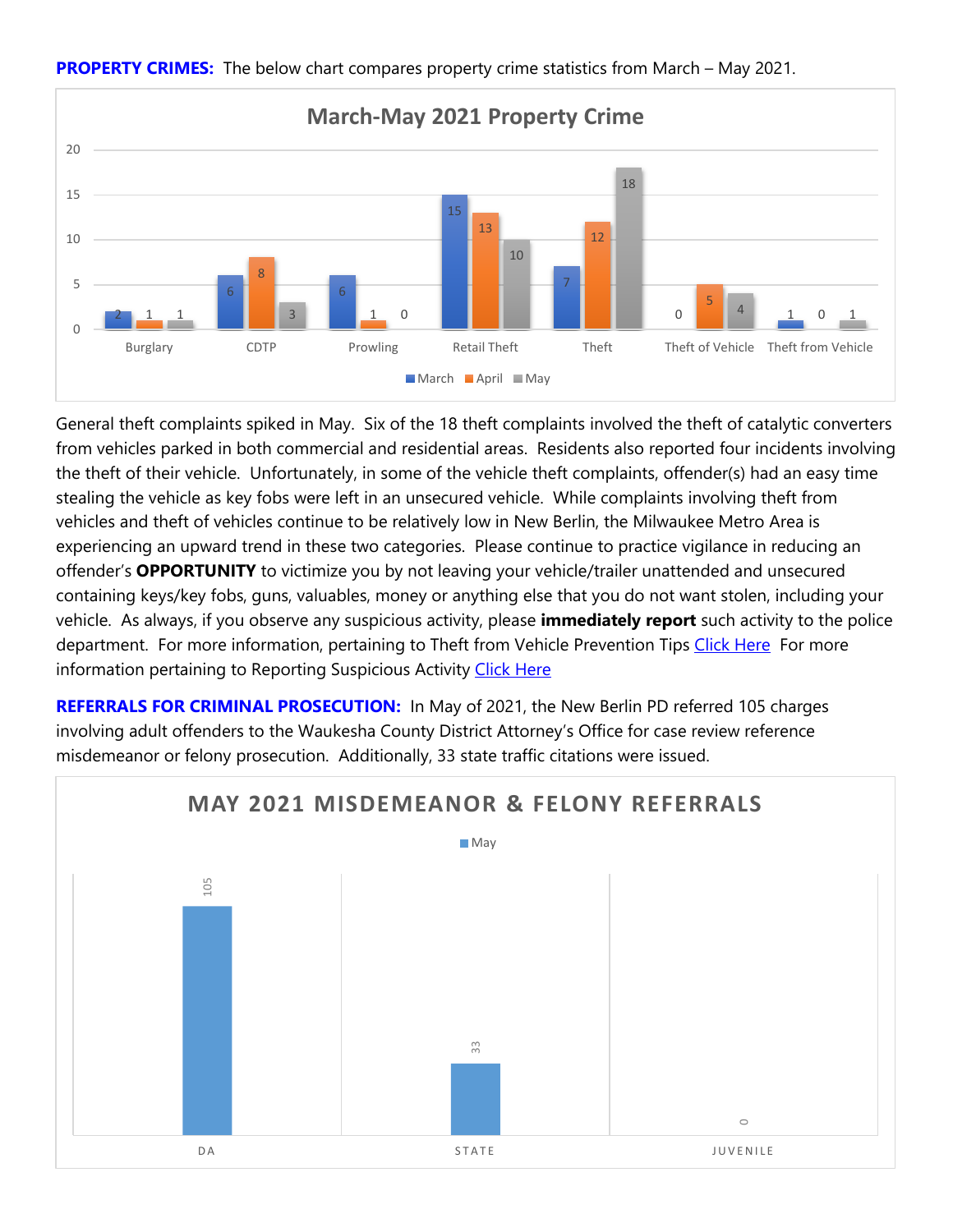**REFERRALS FOR MUNICIPAL PROSECUTION:** In May of 2021, the New Berlin PD issued a total of 364 municipal citations for non-criminal prosecution in New Berlin Municipal Court. 321 citations were traffic related, 30 citations were non-traffic related & 13 citations were OWI/PAC related.



**NBPD MIDNIGHT VOLLEYBALL PROGRAM:** Our midnight volleyball diversion program caters to New Berlin high school-aged students. It consists of a double-elimination sand volleyball tournament hosted at Malone Park volleyball courts on Monday nights (7:30 PM – 11:00 PM). T-shirts & gift cards are awarded on a weekly basis. The \$1.00 per person entry donation includes food and beverage. The 2021 program begins on 6/14 and concludes on 8/16. This program is organized & supervised by police department personnel and provides a safe venue for local youth to compete and socialize. For more information, please contact Officer Tony Fus: fus@nbpolice.org

#### **RECTENTLY ENACTED/REVISED CITY ORDINANCES:**

#### **§93-4. Possession of Cigarettes, Tobacco and Vapor Products in School Buildings.**

No person under 18 years of age may possess any cigarette, tobacco or vapor product at any time inside any building, owned, leased or used by a public school in the City.

#### **§93-5. Use of Cigarettes, Tobacco and Vapor Products in School Buildings, on School Grounds and at School Functions.**

No person may smoke, light, ingest, chew, inhale or otherwise use any cigarette, tobacco or vapor product, smoke from a cigarette or tobacco product, or use any vapor product, at any time, inside any building owned, leased or used by a public school in the City.

#### **§188-18. Prohibiting the Use of Electric Service/Outlets on City Property Without the Permission of the**

**City.** This ordinance prohibits the use of accessing City owned outlets without permission to plug in and/or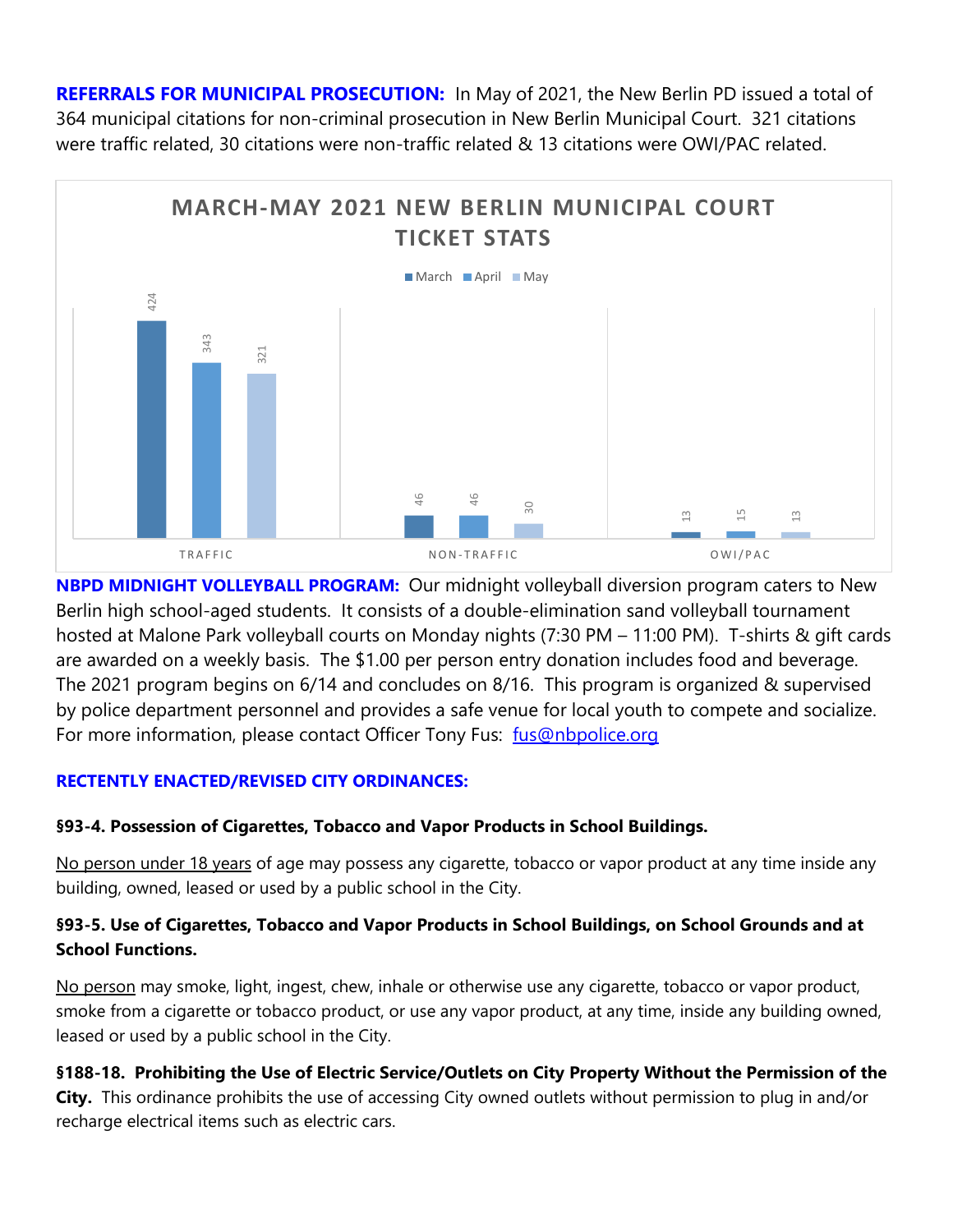**PROTECTING PETS FROM CAR HEAT DANGERS:** With summer officially underway, so are warmer temperatures and calls for service to the police department related to pets being left unattended in "hot" cars. The below chart provides a visual perspective of how rapidly a vehicles interior temperature increases in summertime temperatures:

# **Protecting Pets from CAR HEAT DANGERS**

|                                  | <b>Outside Air Temperature (F)</b>           |     |     |     |     |     |
|----------------------------------|----------------------------------------------|-----|-----|-----|-----|-----|
|                                  | 70                                           | 75  | 80  | 85  | 90  | 95  |
| <b>Elapsed Time</b><br>(Minutes) | <b>Inside Closed Car Air Temperature (F)</b> |     |     |     |     |     |
| 0                                | 70                                           | 75  | 80  | 85  | 90  | 95  |
| 10                               | 89                                           | 94  | 99  | 104 | 109 | 114 |
| 20                               | 99                                           | 104 | 109 | 114 | 119 | 124 |
| 30                               | 104                                          | 109 | 114 | 119 | 124 | 129 |
| 40                               | 108                                          | 113 | 118 | 123 | 128 | 133 |
| 50                               | 111                                          | 116 | 121 | 126 | 131 | 136 |
| 60                               | 113                                          | 118 | 123 | 128 | 133 | 138 |
| <b>More Than</b><br>1 Hour       | 115                                          | 120 | 125 | 130 | 135 | 140 |

Courtesy Jan Null, CCM; Department of Geosciences, San Francisco State University

- Never leave an animal in a parked vehicle, even for a few minutes.
- The temperature in a parked car may hit 120 degrees within minutes,  $\bullet$ so just a 10-minute stop may be dangerous.
- Opening the windows a few inches doesn't provide enough cooling.  $\bullet$
- If you're running errands, leave your pet at home.
- If traveling, make your pit stops at places where your pet ٠ can get out of the vehicle.





For more information pertaining to this topic, please click the following link to be redirected to the WI Dept. of Agriculture, Trade and Consumer Protection: https://datcp.wi.gov/Pages/Programs\_Services/PetsWeather.aspx